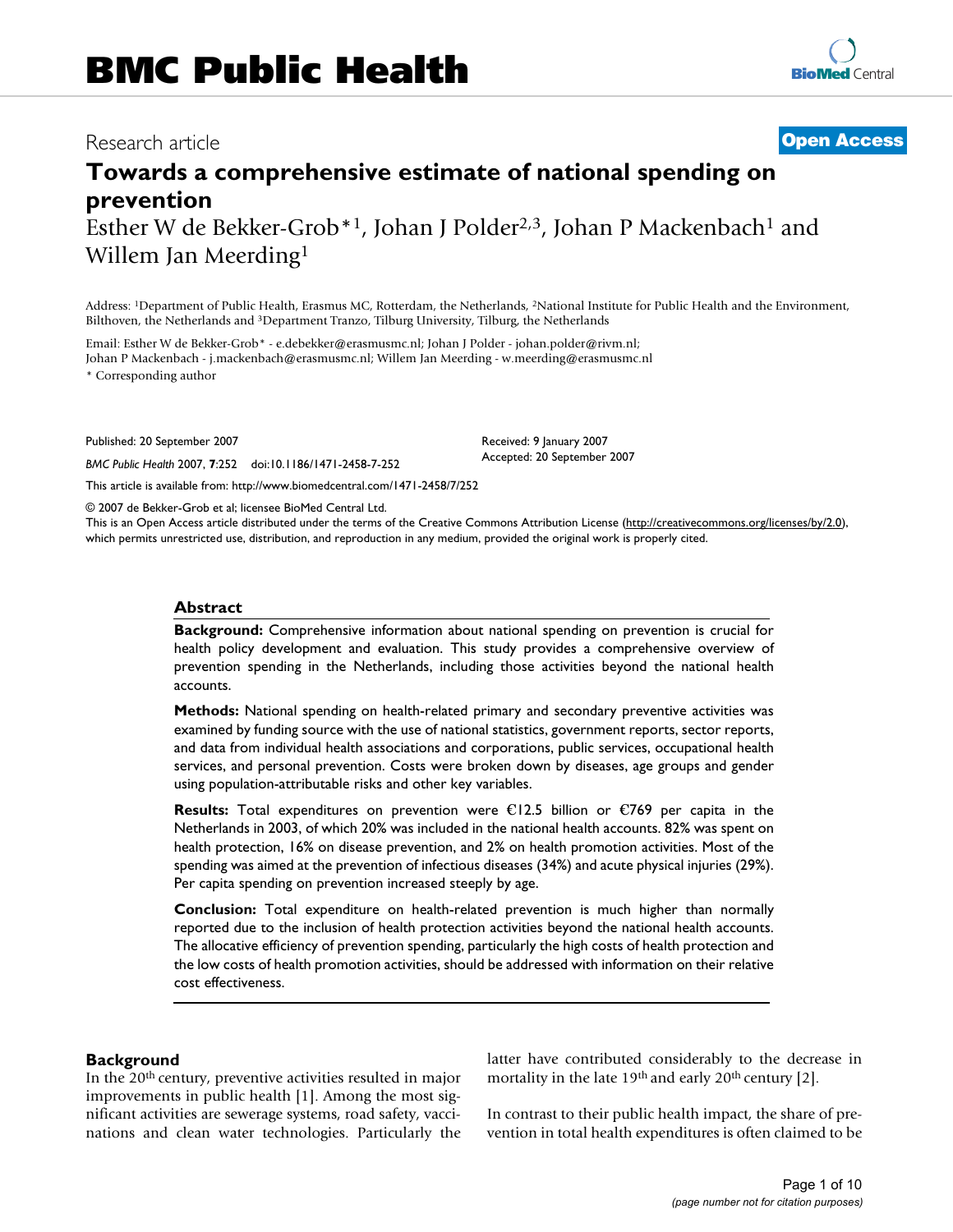small [3]. In the USA, expenditures on prevention included in the national health accounts (NHA) were estimated at 3% of total national health expenditure in 1988 [4]. This share was recently estimated for 22 OECD countries, ranging from 0.6% (Italy) to 8% (Canada) [5]. However, expenditures that include only prevention within the NHA are an underestimate as major public health interventions (such as clean water and air, sanitation, and road traffic safety) are managed by different departments outside the health care sector. This was illustrated by the CDC report mentioned above, in which the total amount spent on prevention was almost double the prevention expenditures within the NHA [4].

New preventive and curative health technologies are being developed continuously, and health authorities are faced with decisions about allocating resources towards these technologies, in addition to (or as substitute for) existing interventions. This requires knowledge on the effectiveness, resource use, and costs of new and existing technologies. Differences in cost effectiveness indicate that we could save lives more effectively and efficiently [6]. Regarding prevention, the search for efficiency (costs per unit of health gained) is complicated because it extends to other policy budgets, and the health claims of prevention have to compete with other policy objectives.

Accordingly, comprehensive information about national spending on prevention is crucial for health policy development and evaluation. We present here an overview of the costs of health-related preventive activities in the Netherlands in 2003, both inside and outside the health care sector, as a framework for more detailed (cost-effectiveness) analyses. Costs are broken down by different categories, disease groups, age and gender, and will also be discussed from the perspective of expenditure on curative services and long-term care.

# **Methods**

## *Identification of preventive activities*

We considered preventive activities conducted by (semi- )government, trade and industry, and consumers (societal perspective). We identified these preventive activities as follows. First, we consulted overview articles or (policy) reports [7-12], that had the explicit aim of giving an integral description of preventive health activities. Supplementary, we consulted experts to fill up the overview of different preventive activities in the Netherlands as good as possible. These experts were policy makers of different Ministries, scientific researchers (e.g. in the field of public health, environment, or medicine), and employees of different institutes (e.g. fire department, police, or center for alcohol and drugs dependence). Finally, we searched on the Internet for more detail on the preventive activities suggested by these experts. We used the database Medline and the search machine Google to identify published studies or (policy) reports about these activities.

We included primary and secondary preventive activities (except for preventive medication, such as cholesterol suppressants and anti-hypertensives, for which we included primary prevention only). Tertiary preventive activities were excluded because these are difficult to separate from usual patient care.

Preventive activities performed by actors integrated in the NHA (e.g. dental practices, mental health care, GP practices, and Occupational Health Services) were all seen as relevant and included. Preventive activities considered outside the NHA (e.g. rule enforcement of drugs, alcohol, and smoking, activities to guarantee traffic safety, and reduction of noise pollution) all aim to protect or promote health. However, some interventions are not exclusively aimed at promoting health, but also serve other sources of welfare, such as a clean (e.g. domestic waste disposal), comfortable (e.g. noise barriers), and safe (e.g. prevention of violence) environment, either physical or social. We included those interventions for which the promotion of health is the principal policy objective or has been the dominant motive by the time of introduction, even though these interventions were not exclusively aimed at promoting health. For this, we relied to a great extent on expert opinions. Although the existence of multiple policy objectives is evident for specific interventions, valid criteria are lacking to break down the expenditures of these interventions by separate policy objectives.

Preventive activities aimed at sports were partly included (e.g. promoting sport as a public initiative) due to a dominant public health aim, whereas this was not the case for sports in general (e.g. health clubs, club membership, time investment at sports, and expenditures on sport material). Education was not labeled as prevention, although schools can play an important role in promoting healthy lifestyles regarding nutrition and sexual behavior.

Although excise duties (such as tobacco and alcohol taxes) are important public health instruments, they were not included since from a societal perspective they must be regarded as transfer payments rather than real (opportunity) costs.

## *Data collection*

Various sources were used to quantify the expenditures on selected preventive measures: national statistics [10], government reports [13-15], sector reports [8,16], and data from individual health associations and corporations [17- 27], public agencies [28,29], occupational health services [30,31], and personal prevention. An overview of preventive activities, data sources, and types of cost calculation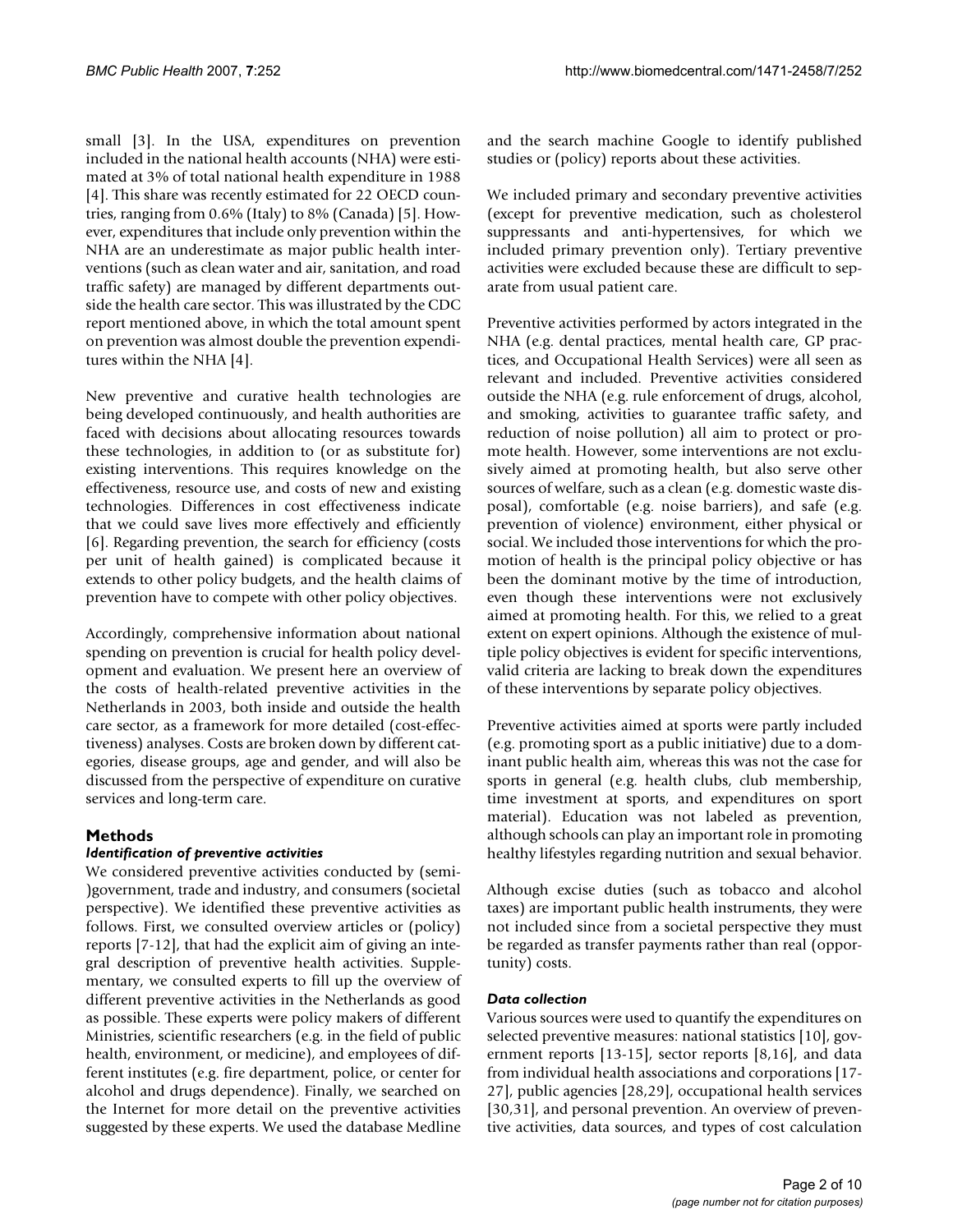method is given in Additional file 1. All expenditures relate to operational expenditures and include personnel, material, equipment, housing, maintenance and overhead costs. All data are from the year 2003. First, we collected existing financial data of preventive activities on the national level to avoid double counting. We used annual reports (e.g. Benchmark report Municipal Health Services [29], Netherlands Environmental Health Agency [8], Dutch anti-smoking group STIVORO [26], Netherlands Nutrition Center[24]) and also consulted experts (Dutch Society for Oral Health Education, Ministry of Education, Culture and Science, Food and Consumer Product Safety Authority). Second, if no data were available at national level, we collected financial data on preventive activities at regional level. We used annual reports and (official) balance sheets of different providers or collected financial data by consulting experts (e.g. Centers for Alcohol and Drugs dependence, fire departments). If annual reports or financial data were not available for all providers performing a certain preventive activity (e.g. not all Centers for Alcohol and Drugs dependence responded), we extrapolated the expenditures by using the related population figures. Finally, expenditures on personal preventive activities were collected with the help of retail data. We asked providers, or used statistics, concerning how much of a specific product (e.g. cholesterol suppressants, condoms, vitamins) was sold.

## *Data analysis*

On aggregate level we analyzed the distribution of preventive expenditure from a societal perspective as well as from a more restricted health care perspective as used in NHA and in the System of Health Accounts (SHA) developed by the OECD. Then, all identified preventive measures were classified as either health promotion, health protection, or disease prevention. Health promotion is aimed at promoting healthy behavior through information and education; health protection is aimed at reducing exposure to environmental health risks by legislation, control, and interventions; disease prevention includes preventive medication, vaccination, and screening. Health promotion and health protection are both aimed at a specific determinant and not directly at a specific disease. Disease prevention is disease specific, and includes primary preventive activities (i.e. aimed at a determinant of a specific disease) as well as secondary preventive activities (i.e. aimed at a specific disease). Although most preventive activities could be uniquely classified (e.g. information about healthy food, smoking cessation campaigns, and swimming education could be classified entirely to health promotion; rule enforcements of employment conditions, drugs, alcohol and smoking could be classified to health protection; National Vaccine Program, cervical cancer screening program, and blood pressure suppressants could all be classified to disease prevention), some preventive measures overlapped multiple categories. For instance, expenditure on youth health care by municipal health services was divided into disease prevention (screening activities, 85%) and health promotion (15%) based on contact guidelines and expert consultation. Preventive activities of occupational health services were entirely allocated to health protection, although a minority of activities can be regarded as disease prevention (e.g. health check-ups) or health promotion (e.g. education about work posture and physical load); this was guided by expert opinion since registration data were unavailable. Similarly, preventive activities by fire departments were classified as health protection because they are predominantly directed as risk assessment and enforcement of fire safety regulations, whereas no specific information was available on information and education activities undertaken by fire brigades.

Preventive expenditures were allocated to age groups (0– 19, 20–44, 45–64, 65+ years), gender, and disease groups using key variables. For example, we used figures on screening participation to allocate expenditures on the national breast cancer screening program to women in the different age groups. Similarly, expenditures of cholesterol-lowering therapy were allocated to age and gender by drugs-dispensing data from the 2003 national registry on pharmaceutical care [32]. Prenatal screening expenditures have been allocated to pregnant women instead of the (unborn) child. Expenditures on health protection were allocated to age and gender by using population figures and, more specifically, by the numbers of employees in the case of health protection at the work place.

Disease groups were in line with the cost-of-illness approach defined according to the 17 chapters of the ICD-9 (International statistical Classification of Diseases, injuries and causes of death)[33].

Most preventive measures could uniquely be related to disease groups (e.g. all vaccinations, screening for TBC, and sexually-transmitted diseases could be classified to 'infectious diseases'; preventive measures related to traffic safety, sport injuries and fire safety could be classified to 'injuries'). Preventive measures aimed at addiction and gambling dependence were consistently allocated to mental disorders.

Some other preventive measures, however, relate to risk factors for multiple diseases, such as smoking and obesity. The costs of these preventive measures were allocated to each disease group using the population attributable risk (PAR) for mortality, which is the proportion of cause-specific deaths that is attributable to a risk factor (Additional file 2 presents an example of allocating costs of anti-smoking medication to different disease groups). According to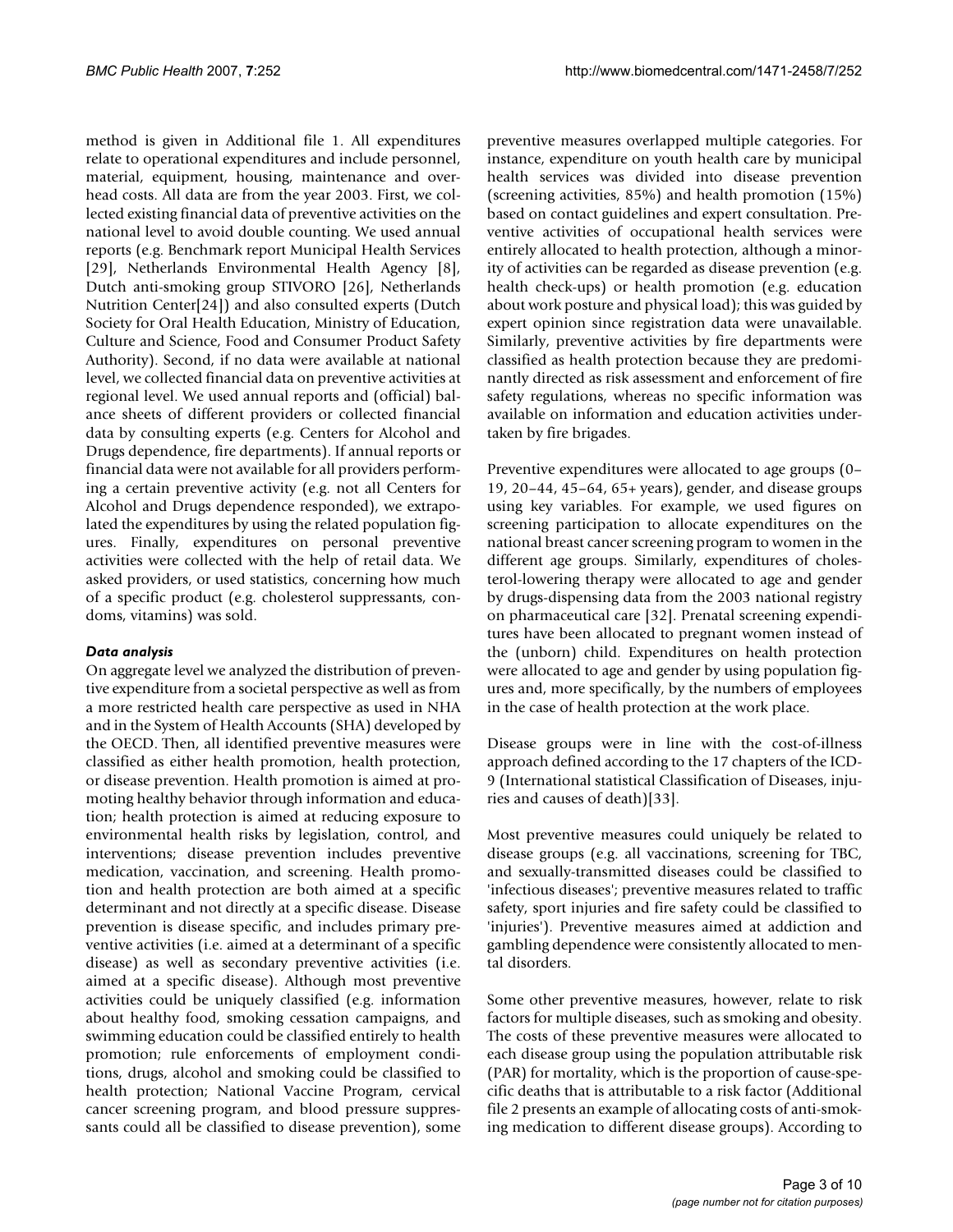this method the prevention costs that belong to one disease group (cause of death) are equal to the prevention costs related to a risk factor multiplied by the relative number of cause-specific deaths within the total number of deaths attributable to the risk factor. This analysis was done according to age and gender. PARs were calculated with relative risks and prevalence of risk factors from the literature, as used for the national Public Health Forecasts [34]. In general, the formula for the PAR is:

$$
PAR = \frac{P(E) * (RR - 1)}{1 + P(E) * (RR - 1)}
$$

where P(E) is the proportion of the general population exposed to a particular agent, and the RR is the relative risk (or rate ratio, or odds ratio (OR)) of disease or death for the exposed versus nonexposed. For more information, see also the study of Steenland et al. [35] who estimated the annual deaths associated with occupation by calculation of PARs.

Not all preventive activities could be allocated to relevant disease groups mainly because available data lacked sufficient detail, e.g. use of vitamins, general medical examinations, youth health care (excluding vaccination), housing quality inspectorate, general health promotion, and occupational prevention. These were classified as "not disease specific".

# **Results**

In the Netherlands, total expenditures on prevention were estimated at  $E12.5$  billion in 2003, equal to  $E769$  per inhabitant capita (Table 1). Of these, €628 per capita (82%) was spent on health protection,  $\epsilon$ 126 per capita (16%) on disease prevention, and  $\mathfrak{C}15$  per capita (2%) on health promotion. The amounts spent on health protection were mainly aimed at environmental safety ( $\text{\textsterling}120.5$ ) per capita; e.g. reduction of soil pollution due to agricultural and industrial activities (including management of chemicals, heavy metals, and ammonia)), traffic safety ( $\epsilon$ 99.7 per capita), domestic waste disposal ( $\epsilon$ 99.1 per capita), and the quality of air ( $\epsilon$ 98.9; e.g. reduction of air pollution by industry and traffic). Among disease prevention activities, the highest amounts were spent on cardiovascular disease control (predominantly statins and antihypertensives), and preventive dental health. The amounts spent on health promotion were mainly aimed at prevention of mental disorders (including prevention of suicide, and supporting children of parents with mental problems) and promoting non-specific general health. Often more than one preventive method was used to control a risk factor or disease. For instance, traffic safety is stimulated by health protection measures (airbags, speed limits, and so on: €99.7 per capita), and by health promotion (€0.2 per capita).

Of all expenditure on prevention, 20% ( $E152$  per capita) was made within the health care system and accounted for 4.3% of total health expenditure. This part of preventive expenditure was dominated by disease-prevention activities such as cholesterol-lowering therapy, antihypertensive treatment, cancer screening, and vaccination (82%). A much smaller part was spent on health protection activities (10%, environmental safety and control by Municipal Health Services and activities by occupational health services) and on health promotion (8%).

From a societal perspective expenditure on prevention exceeds the investments on prevention undertaken by health providers within the scope of the health care system. Table 2 shows the difference between our societal estimates and the amounts that were labeled as prevention in the SHA. According to the definitions of the SHA, total spending on prevention was €139 per inhabitant. However, according to our approach total spending on prevention was €769 per capita. Especially inclusion of health protection measures outside the health care system and inclusion of preventive medication caused this difference.

Most of the spending on preventive measures was aimed at prevention of infectious diseases (34%), followed by injury (29%), respiratory diseases (13%), cardiovascular diseases (8%) and mental disorders (5%) (Figure 1).

Preventive expenditures spent on health protection measures were similar across all age groups, because these measures are aimed at the general population. The amounts spent per person on health promotion measures are slightly higher for children and older persons than for younger adults (Figure 2). This reflects, for example, swimming education for schoolchildren and prevention of home and leisure injuries in older people. Despite that many screening activities and vaccination programs are directed at children, spending on disease prevention is substantially lower among children than among those aged 45 years and over. This is because of the high expenditures associated with the use of preventive medication. Amounts spent on prevention were slightly higher for women, mainly due to screening for breast cancer and cervical cancer, pregnancy monitoring, and the use of contraceptives by teenagers (females <21 years). Females, compared with males, also used more antihypertensives, vitamins and osteoporosis medication.

Figure 3 shows the national spending on prevention compared with expenditures on curative services and longterm care, by disease group. Only for infectious diseases and for acute physical injuries did the national spending on prevention exceed the health expenditure of the particular disease groups. These high preventive expenditures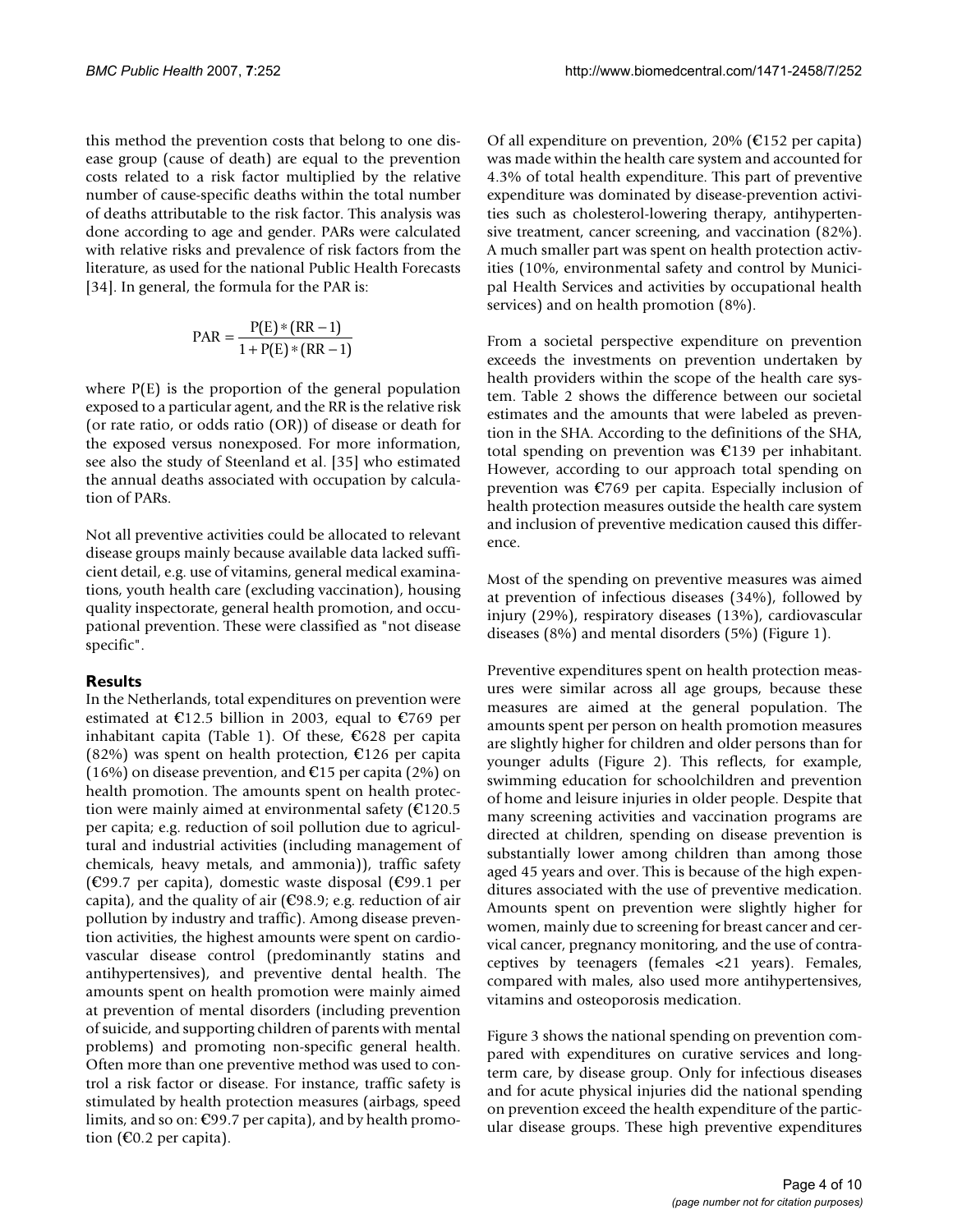| <b>Interventions</b>                     | Health<br>promotion ( $\epsilon$ ) | Health protection<br>$(C \cap C)$ | <b>Disease</b><br>prevention ( $\epsilon$ ) | Total (€/capita) | Total (%) |
|------------------------------------------|------------------------------------|-----------------------------------|---------------------------------------------|------------------|-----------|
|                                          | capita)                            |                                   | capita)                                     |                  |           |
| <b>Risk factor</b>                       |                                    |                                   |                                             |                  |           |
| Smoking cessation                        | 0.99                               | 0.10                              | 0.23                                        |                  |           |
| Alcohol dependence                       | 0.50                               | 0.10                              |                                             | 0.61             | 0.08      |
| Drugs dependence                         | 0.31                               | 0.10                              |                                             | 0.42             | 0.05      |
| Gambling dependence                      | 0.11                               |                                   |                                             | 0.11             | 0.01      |
| Healthy food promotion and overweight    | 0.75                               |                                   |                                             | 0.75             | 0.10      |
| Physical activity and sport              | 1.49                               |                                   |                                             | 1.49             | 0.19      |
| Youth health care                        | 1.55                               |                                   | 8.76                                        | 10.31            | 1.34      |
| Preventive dental health                 | 0.01                               |                                   | 30.17                                       | 30.18            | 3.92      |
| Sexual health, contraception <21 years   | 1.19                               |                                   | 0.73                                        | 1.91             | 0.25      |
| Traffic safety                           | 0.19                               | 99.69                             |                                             | 99.87            | 12.99     |
| Fire prevention                          | 0.19                               | 3.52                              |                                             | 3.71             | 0.48      |
| Prevention of sport injuries             | 0.41                               |                                   |                                             | 0.41             | 0.05      |
| Prevention of home and leisure injuries  | 0.36                               | 0.45                              |                                             | 0.81             | 0.11      |
| Occupational health                      |                                    | 14.99                             |                                             | 14.99            | 1.95      |
| Violence                                 |                                    | 1.28                              |                                             | 1.28             | 0.17      |
| Noise pollution                          |                                    | 34.48                             |                                             | 34.48            | 4.48      |
| Drinking water system and swimming water |                                    | 91.63                             |                                             | 91.63            | 11.91     |
| Domestic waste disposal                  |                                    | 99.06                             |                                             | 99.06            | 12.88     |
| Sewerage system                          |                                    | 49.22                             |                                             | 49.22            | 6.40      |
| Food safety                              |                                    | 9.63                              |                                             | 9.63             | 1.25      |
| Air quality                              |                                    | 98.89                             |                                             | 98.89            | 12.86     |
| Housing quality                          |                                    | 4.56                              |                                             | 4.56             | 0.59      |
| Environmental safety                     |                                    | 120.50                            |                                             | 120.50           | 15.67     |
| General health (non-specific)            | 2.19                               |                                   | 5.78                                        | 7.97             | 1.04      |
| <b>Disease</b>                           |                                    |                                   |                                             |                  |           |
| Mental disorders                         | 3.73                               |                                   |                                             | 3.73             | 0.48      |
| Cancer prevention                        | 0.95                               |                                   | 4.26                                        | 5.21             | 0.68      |
| Diabetes prevention                      | 0.05                               |                                   |                                             | 0.05             | 0.01      |
| Cardiovascular disease control (statins, |                                    |                                   | 55.70                                       | 55.70            | 7.24      |
| antihypertensives)                       |                                    |                                   |                                             |                  |           |
| Congenital and perinatal conditions, and |                                    |                                   | 7.12                                        | 7.12             | 0.93      |
| pregnancy complications                  |                                    |                                   |                                             |                  |           |
| Osteoporosis                             |                                    |                                   | 4.19                                        | 4.19             | 0.54      |
| Infectious diseases: vaccinations and    |                                    |                                   | 8.96                                        | 8.96             | 1.17      |
| screening                                |                                    |                                   |                                             |                  |           |
| Total (€/capita)                         | 14.97                              | 628.20                            | 125.90                                      | 769.08           | 100.00    |

#### **Table 1: National spending on prevention by method, in the Netherlands in 2003, in** € **per capita**

reflect investments in expensive but effective measures such as domestic waste disposal, clean water technology, and traffic safety. Expenditure on cure and care for mental disorders and diseases of the musculoskeletal system was much higher compared with prevention costs.

## **Discussion**

In the Netherlands expenditure on prevention in 2003 amounted to  $\mathcal{C}$ 769 per inhabitant ( $\mathcal{C}$ 12.5 billion in total), which is much higher than usually reported. This is due to the inclusion of health protection activities beyond the NHA (e.g. health protection interventions related to traffic safety, drinking water system, and air quality), that are fourfold the prevention expenditures within the NHA (4.3% of all health care costs). Most expenditures of preventive measures were aimed at infectious diseases (34%;

e.g. domestic waste disposal, clean water technologies, and vaccinations) and acute physical injuries (29%; e.g. environmental safety and traffic safety). The expenditures on disease prevention were lowest in children and adolescents, and increased steeply with age. Amounts spent on prevention were slightly higher for women. Only for infectious diseases and injuries were expenditures on prevention higher than expenditures on curative services and care services.

Although we aimed for a complete overview of spending on preventive measures, data were unavailable for specific police expenditures (e.g. maintenance of environmental and traffic regulation, prevention of violence), prevention by general practitioners (e.g. blood pressure surveillance, health education), and industrial spending on food safety.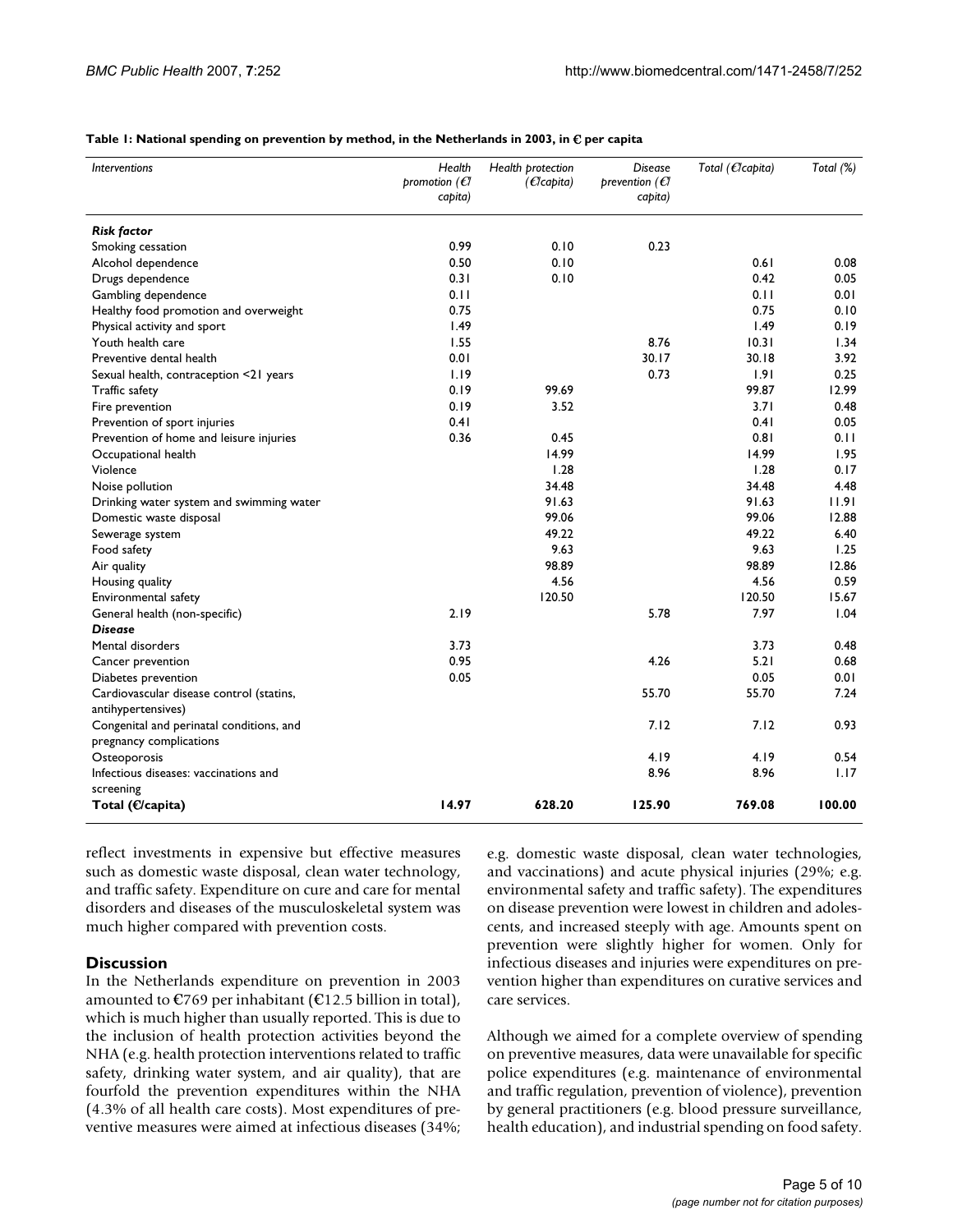**Table 2: Estimation of national spending on prevention in case of the SHA approach and the present study approach, in the Netherlands in 2003, in** € **per capita**

|              | Providers                                    | SHA $(E/$     | Study (€/     |
|--------------|----------------------------------------------|---------------|---------------|
|              |                                              | capita)       | capita)       |
| HP.I         |                                              |               |               |
|              | Hospitals<br>Mental health and substance     | 0.68          | 2.33          |
|              | abuse hospitals                              |               |               |
| HP.2         | Nursing and residential care                 | 0.00          | 0.00          |
|              | facilities                                   |               |               |
| HP.3         | Providers of ambulatory health care          |               |               |
|              | Offices of physicians<br>Offices of dentists | 7.53<br>22.97 | 7.76<br>30.07 |
|              | Providers of home care services              | 18.53         | 3.52          |
|              | All other providers of                       | 0.68          | 7.58          |
|              | ambulatory care                              |               |               |
| HP.4         | Retail sale and other providers of           | 0.00          | 60.59         |
|              | medical goods                                |               |               |
| HP.5         | Provision and administration of              |               |               |
|              | public health programs                       |               |               |
|              | Municipal Health Services                    | 37.06         | 17.67         |
|              | Insitutions for cervical cancer<br>research  | 1.30          | 1.31          |
|              | Insitutions for breast cancer                | 2.41          | 2.59          |
|              | research                                     |               |               |
| HP.6         | General health administration and            | 0.00          | 0.00          |
|              | insurance                                    |               |               |
| <b>HP.7</b>  | Other industries (rest of the                |               |               |
|              | economy)                                     |               |               |
|              | Occupational health care<br>services         | 46.69         | 13.40         |
|              | All other industries as secondary            | 1.24          | 0.00          |
|              | producers of health care                     |               |               |
| HP.9         | Rest of the world                            | 0.00          | 0.00          |
| <b>HP.10</b> | Providers beyond SHA                         |               |               |
|              | Health promotion organisation/               |               | 4.76          |
|              | association                                  |               |               |
|              | Authorities (e.g. Ministries,                |               | 265.62        |
|              | police, municipalities)                      |               |               |
|              | Traffic and transport sector                 |               | 47.04<br>0.18 |
|              | <b>Building sector</b><br>Energy sector      |               | 11.67         |
|              | Trade and service sector                     |               | 1.53          |
|              | Industry sector                              |               | 30.96         |
|              | Agriculture sector                           |               | 7.13          |
|              | Environmental service sector                 |               | 98.94         |
|              | Refineries                                   |               | 4.48          |
|              | Drinking-water companies                     |               | 90.42         |
|              | Consumers                                    |               | 59.47         |
|              | Total                                        | 139.08        | 769.00        |

Data for specific consumer expenditures were also lacking due to (many) different providers supplying one specific preventive product in combination with no access to the financial data concerning the product. Therefore, it was not possible to collect (reliable) financial data on preventive products such as fire alarms, sunscreen, car safety seats, prescription-free vitamins, and bicycle helmets. Expenditures on sports products (e.g. shoes, skis) were ignored, because in this study these products were not



#### Figure 1



labelled as preventive activities. As a result, our figures are still an underestimate. On the other hand, we included interventions that were not exclusively aimed at promoting health, but also serve other policy objectives (e.g. promotion of physical activity was also aimed at promoting social developments, and the sewerage system was also aimed at promoting a clean environment). The rationale for their inclusion was that, in these instances, health objectives are considered to dominate other policy objectives, and valid criteria are lacking to break down the expenditures of these interventions by separate policy objectives. If interventions directed at multiple policy objectives would be excluded, the total prevention expenditures would then be  $\mathfrak{C}160$  per capita ( $\mathfrak{C}2.6$  billion for the Dutch society) instead of  $E$ 769 per capita ( $E$ 12.5 billion for the Dutch society). Although the inclusion of health protection measures beyond the NHA is questionable, in our opinion the inclusion of these measures is justified based on their positive contribution to public health [36,37].

A second limitation of our study is that we assumed that data from financial reports and literature (i.e. not peer reviewed) were true, because we could not control these data. Per definition, data taken from expert opinions are estimations, and subdivision of expenditures in terms of personnel, material and overhead was lacking. For this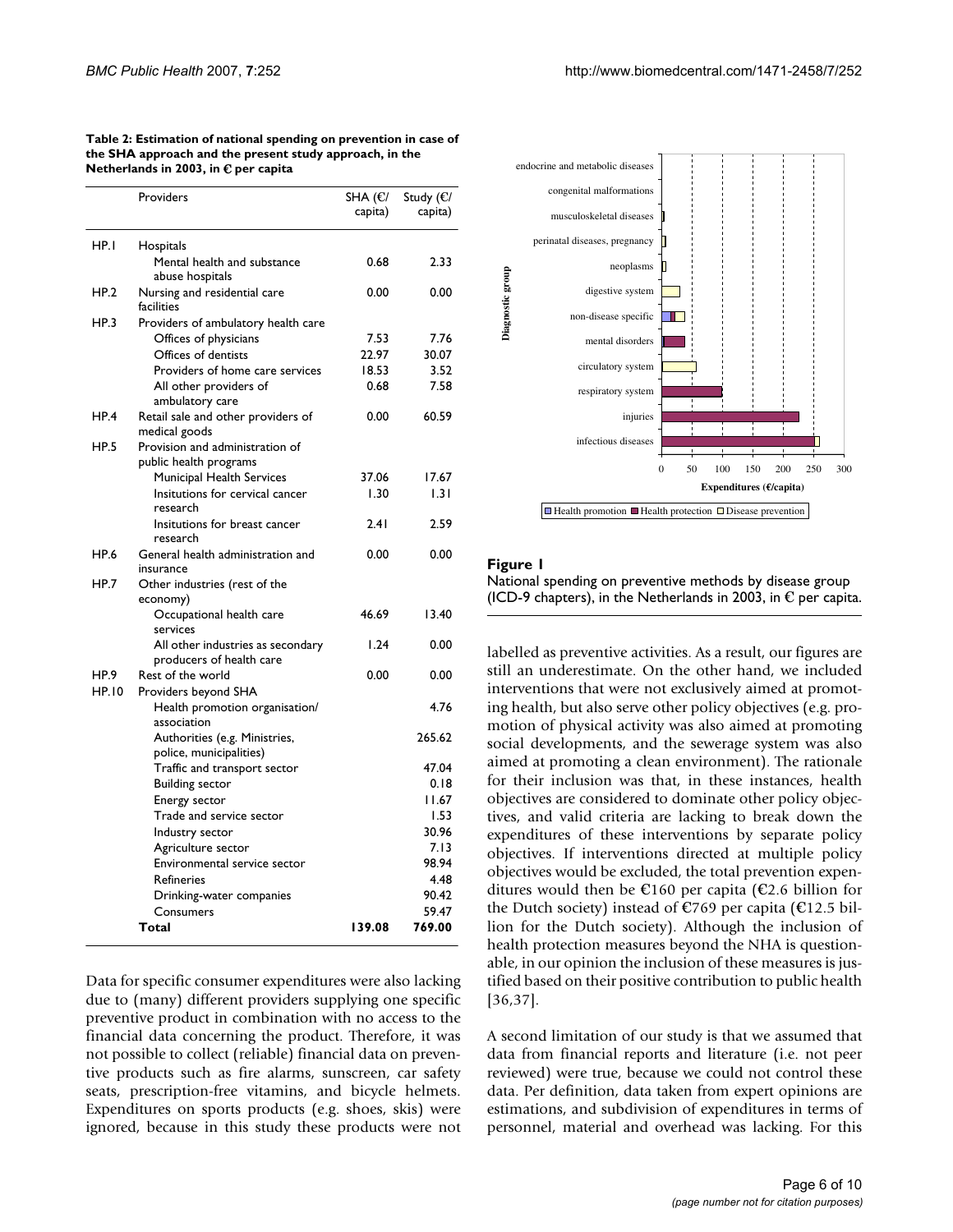

## Figure 2

National spending on health promotion and disease prevention by age group, in the Netherlands in 2003, in € per capita.

reason, assessing face validity was not possible. However, for the validity and to prevent double counting of spending on prevention we collected data from executive organizations, and as much as possible used published annual reports and formal balance sheets.

A third limitation of our study is the use of PARs as a methodology to allocate costs of preventive activities to disease groups. Two important limitations of the PAR methodology are that 1) some causes of disease can be synergistic so that PARs sum to more than 100%, and 2) PARs vary in the scientific literature [38].

It is difficult to judge whether our findings are generalizable to other countries due to the lack of comparable studies. Total prevention expenditures in the USA were estimated at \$188 per capita in 1988 (adjusted to price level 2003) [4], which is much lower than our estimate of \$832 (in PPP dollars) in 2003 (\$PPP = €0.924). The proportion of health protection in total prevention expenditures was much lower (30%) than in our study (82%). In contrast, the proportions spent on health promotion and disease prevention were higher in the USA (24% and 35%, respectively) compared to our estimate (2% and 16%, respectively). However, both studies showed that the total amount spent on prevention was much higher than prevention expenditures within the NHA only. The OECD recently estimated for 22 OECD countries the expenditures on prevention and public health within the national health budget [5]. However, these estimates did not reflect the total amount spent on prevention, but



# Figure 3

National spending on prevention versus curative services and care by disease group (ICD-9 chapters), in the Netherlands in 2003, in € per capita.

rather preventive services provided in the form of public and private programs. As opposed to our study, the OECD could not estimate expenditures on prevention provided through ambulatory care, and did not include healthrelated expenditures (e.g. environmental health). It should be noted that our study did not aim to present a completely elaborated health account alternative for estimating national spending on prevention. It is, rather, more a complementary system using another perspective than that used for the existing statistics for prevention, and it might be an eye-opener regarding current definitions and classifications of prevention in NHA and classifications such as the SHA. Nevertheless, comprehensive testing of our approach into practice could be a step towards a better health account alternative.

The proportion of health promotion in total prevention expenditures (2%, e.g. €15 per capita) is small compared to the health burden that can be attributed to harmful health behavior. In the Netherlands 13% of the total burden of disease can be attributed to smoking, 10% to overweight and obesity, 8% to hypertension, and 4% to physical inactivity [34]. Although health promotion activities were difficult to identify in, for instance, occupational health centers and among general practitioners (GPs), this would not substantially raise a true estimate.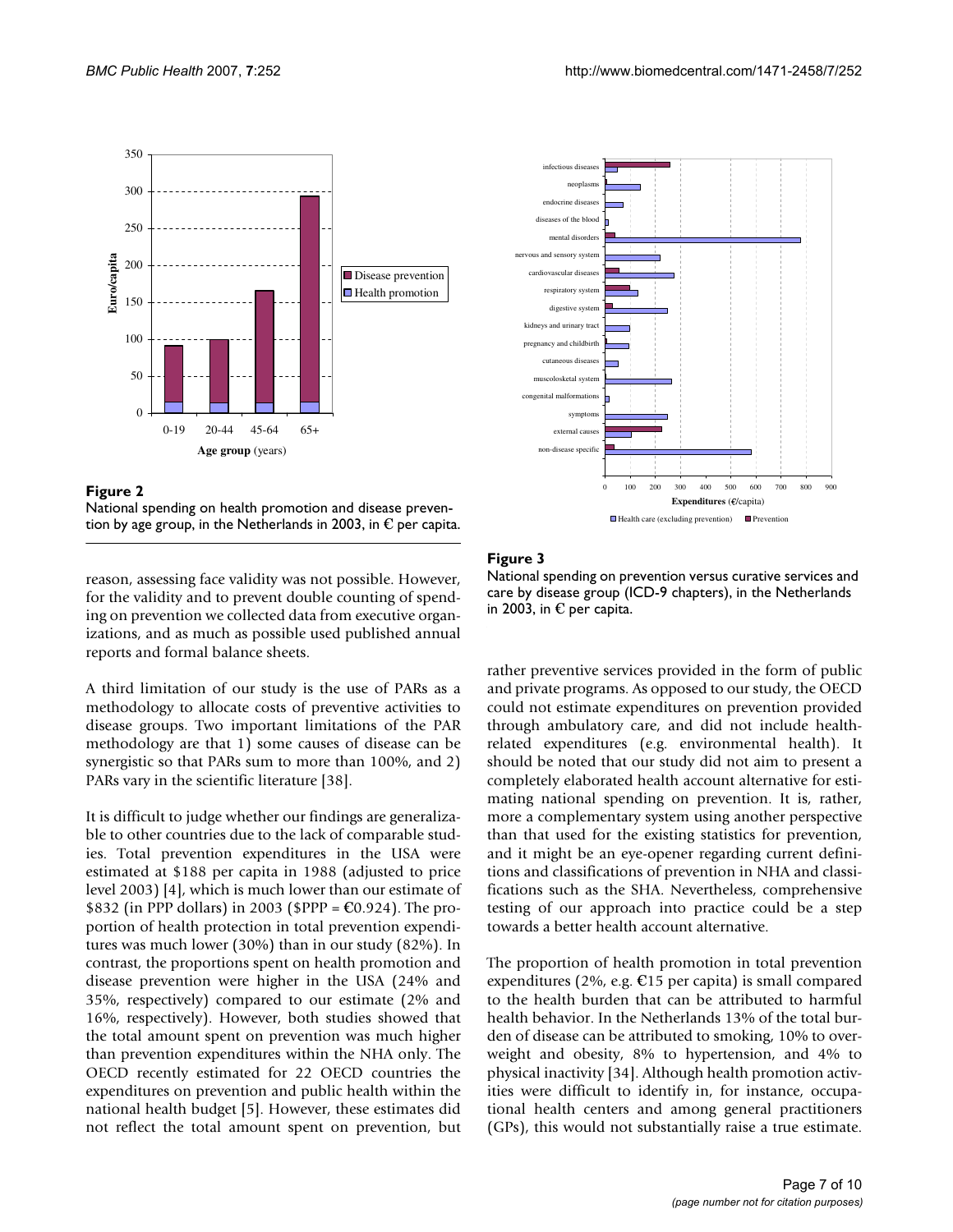Successful health promotion may reduce premature mortality and improve quality of life, and may save resources [39-42], but so far the evidence for this is scarce. For example, Feenstra et al. [43] showed that minimal GP counselling is an effective and cost-saving anti-smoking intervention. Dickinson et al. [44] found robust effects on hypertension for interventions aiming at improved diet, physical exercise, alcohol and sodium restriction, and fish oil supplements. Elley et al. [45] showed that verbal and written physical activity advice given by GPs with telephone follow-up is an inexpensive way of increasing activity for sedentary people, whilst enabling significant economic impact through reduction of cardiovascular (and other) morbidity and mortality. These interventions are in general not expensive. Lleras-Muney [46] showed that the benefits of education are large enough to warrant education policies being considered more seriously as a means to increase health. In health policy considerable attention is paid to the promotion of healthy behaviors [47,48], but apparently further steps are necessary to implement evidence-based and cost-effective health promotion activities on a wider scale. Research on how to improve strategies to overcome obstacles and facilitate implementation is still needed.

A significant relationship is expected between the high expenditures on prevention of infectious diseases and injuries, and the respectively low expenditures on curative services and long-term care. Strategies to combat these health problems by regulation and preventive technologies have been successful, and provide a clear motive to investigate whether the potential of preventive strategies in other public health areas (e.g. mental health, cardiovascular risk management) has been sufficiently reached [1]. Particularly mental disorders and diseases of the musculoskeletal system involve high costs of medical and social services, in sharp contrast with low expenditures on prevention. Whether or not prevention will lead to extensive savings will depend on the availability and cost effectiveness of those preventive activities. Despite some progression, preventive activities are still missing for many diseases.

Relatively high amounts are spent on health protection measures such as air quality, drinking water systems, domestic waste disposal and traffic safety measures. Some of these have provided considerable value for money. For instance, the implementation of clean water systems in American cities substantially reduced mortality in the 19th and early 20th century, with very favorable cost effectiveness (\$500 per life year saved in 2003 dollars) [2]. This will be similar in countries with a similar developmental path. Generally, however, not much is known about the cost effectiveness of health protection measures, and available estimates range from cost saving to high amounts per life year or QALY saved. Regarding traffic safety, seat belt use is cost saving, a driver's and dual airbag cost \$24,000 and \$61,000 per QALY saved, respectively (in 1993 dollars) [49], whereas these estimates are generally unknown for infrastructural safety investments. Information on cost effectiveness is even more scarce for environmental safety measures, and results are generally uncertain, and more unfavorable than for many preventive measures within health care (e.g. \$54,000 per life year saved for radon mitigation in houses [50]). More insight into the cost effectiveness of these preventive measures will probably save lives more effectively [6]. Given the available evidence on the relative cost effectiveness of preventive and curative interventions, it is questionable whether the current resource allocation, and particularly the low share of health promotion activities, is efficient and in line with societal preferences.

# **Conclusion**

We conclude that the total expenditures on health-related prevention in the Netherlands is much higher than usually reported due to the inclusion of health protection activities beyond the NHA and SHA. The low share of health promotion activities in total expenditures is noteworthy. Because the health effects of many costly health protection activities are unknown or uncertain, this can only partly be due to the lack of available evidence on effectiveness and cost effectiveness. A systematic assessment of available evidence on the cost effectiveness of preventive and curative interventions could lead to more investments in prevention directed at health behavior.

# **Competing interests**

The author(s) declare that they have no competing interests.

# **Authors' contributions**

EWB carried out the research and drafted the manuscript. WJM conceived the idea of the paper and supervised the research. All authors contributed substantially to the study design, data collection, and the manuscript. JPM acted as guarantor. All authors have read and approved the final manuscript.

# **Additional material**

# **Additional file 1**

*An overview of prevention measures, data sources, and types of cost calculation method.* Click here for file [\[http://www.biomedcentral.com/content/supplementary/1471-](http://www.biomedcentral.com/content/supplementary/1471-2458-7-252-S1.doc) 2458-7-252-S1.doc]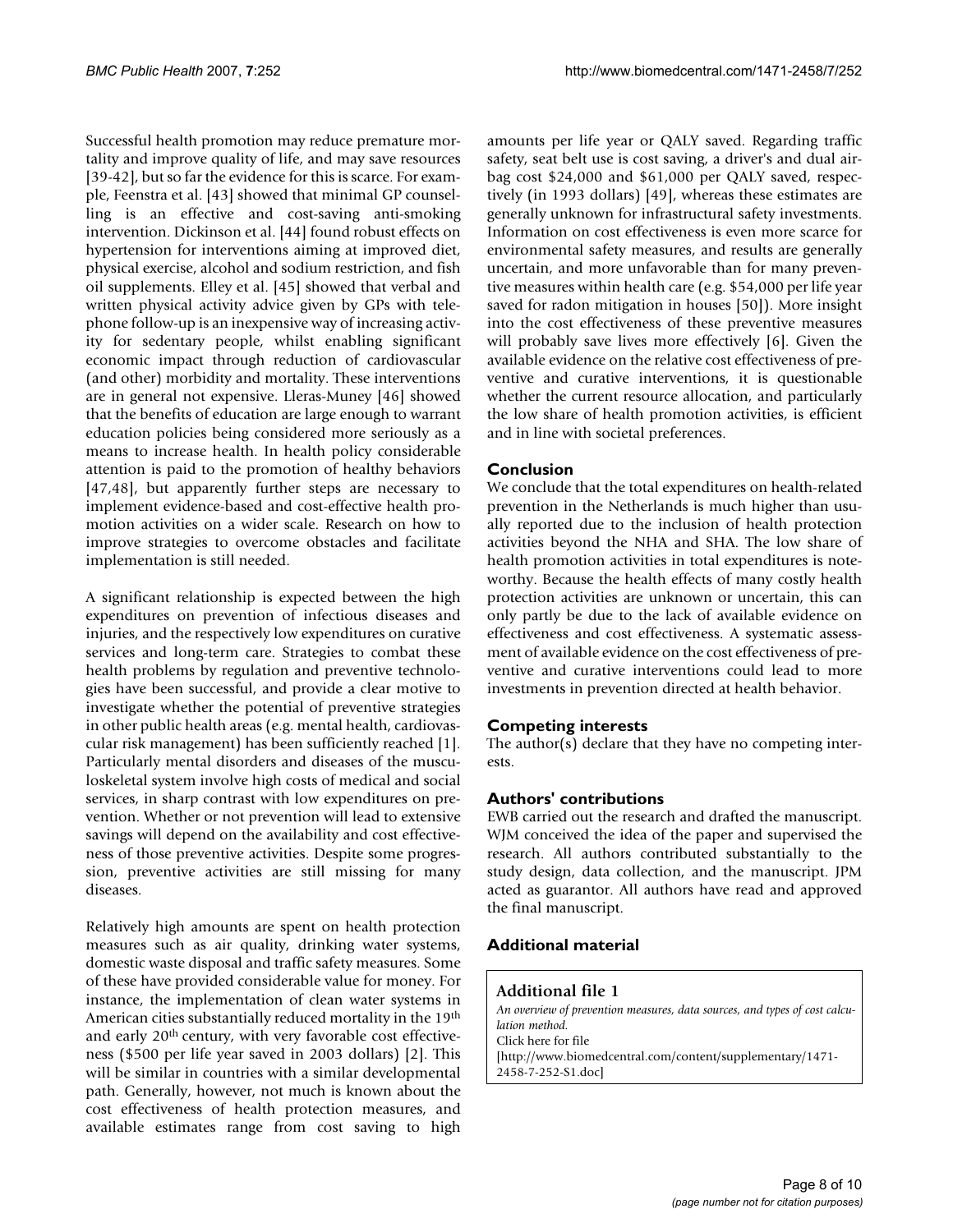#### **Additional file 2**

*An example of allocating costs of anti-smoking medication to different disease groups.*

Click here for file

[\[http://www.biomedcentral.com/content/supplementary/1471-](http://www.biomedcentral.com/content/supplementary/1471-2458-7-252-S2.doc)

2458-7-252-S2.doc]

#### **Acknowledgements**

The Dutch Ministry of Health, Welfare, and Sport funded the research.

#### **References**

- 1. CDC (Centers for Disease Control and Prevention): **Ten great public health achievements - United States, 1900-1999.** *Morb Moral Wkly Rep* 1999, **48:**241-243.
- 2. Cutler D, Miller G: **The role of public health improvements in health advances: the 20th century United States.** National Bureau of Economic Research NBER; 2004.
- 3. Phillips KA, Hotlgrave DR: **[Using cost-effectiveness/cost-benefit](http://www.ncbi.nlm.nih.gov/entrez/query.fcgi?cmd=Retrieve&db=PubMed&dopt=Abstract&list_uids=9037338) [analysis to allocate health resources: a level playing field for](http://www.ncbi.nlm.nih.gov/entrez/query.fcgi?cmd=Retrieve&db=PubMed&dopt=Abstract&list_uids=9037338) [prevention?](http://www.ncbi.nlm.nih.gov/entrez/query.fcgi?cmd=Retrieve&db=PubMed&dopt=Abstract&list_uids=9037338)** *Am J Prev Med* 1997, **13:**18-25.
- 4. CDC (Centers for Disease Control and Prevention): **Effectiveness in disease and inury prevention estimated national spending on prevention - United States, 1988.** *Morb Moral Wkly Rep* 1992, **41:**529-531.
- 5. OECD: **Health at a glance: OECD indicators 2005.** Paris , OECD Publishing; 2005.
- 6. Morall JF: **Saving Lives: A Review of the Record.** *The Journal of Risk and Uncertainty* 2003, **27(3):**221-237.
- 7. Jong de ORW, van Reeuwijk-Werkhorst J, Davidse W, Perenboom RJM, Quak ABWM, Assendelft WJJ: **Prevention in insured care (in Dutch).** Leiden , TNO Quality of Life; 2005.
- 8. Netherlands Environmental Assessment Agency: **Environment compendium 2004 (in Dutch).** Bilthoven , Netherlands Environmental Assessemnt Agency; 2005.
- 9. Schaapveld K, Hirasing RA: **[Prevention guide \(in Dutch\).](http://www.ncbi.nlm.nih.gov/entrez/query.fcgi?cmd=Retrieve&db=PubMed&dopt=Abstract&list_uids=9550737)** Assen , Van Gorcum BV; 1997.
- 10. Statistics Netherlands: **Health accounts 2003 (in Dutch).** Voorburg , Statistics Netherlands; 2004.
- 11. Voordouw I, Schaefer B: **[Developments in the organization and](http://www.ncbi.nlm.nih.gov/entrez/query.fcgi?cmd=Retrieve&db=PubMed&dopt=Abstract&list_uids=16004697) [content of the Mental Health Care prevention.](http://www.ncbi.nlm.nih.gov/entrez/query.fcgi?cmd=Retrieve&db=PubMed&dopt=Abstract&list_uids=16004697)** Utrecht , Trimbos Institute; 2005.
- 12. Witte KE, Busch MCM, Maassen THM, Schuit AJ: **Branch report prevention 2000-2003 (in Dutch).** The Hague , Ministry of Health, Welfare, and Sport; 2004.
- 13. Ministry of Finance: **Estimate of the State 2003 (in Dutch).** [[http://rijksbegroting.minfin.nl/](http://rijksbegroting.minfin.nl/default.asp?CMS_ITEM=12DE0DE535004D21B1E6F2CAB0A0BCCEX8X35360X04) [default.asp?CMS\\_ITEM=12DE0DE535004D21B1E6F2CAB0A0BCCE](http://rijksbegroting.minfin.nl/default.asp?CMS_ITEM=12DE0DE535004D21B1E6F2CAB0A0BCCEX8X35360X04) [X8X35360X04](http://rijksbegroting.minfin.nl/default.asp?CMS_ITEM=12DE0DE535004D21B1E6F2CAB0A0BCCEX8X35360X04)].
- 14. Ministry of Health Welfare and Sport: **Account of care 2003 (in Dutch).** The Hague , Ministry of Health, Welfare, and Sport; 2003.
- 15. Ministry of Health Welfare and Sport: **Annual report 2004 (in Dutch).** The Hague , Ministry of Health, Welfare, and Sport; 2005.
- 16. Health Care Insurance Board: **Health Care Insurance Board Figures 1998-2003 (in Dutch).** Diemen , Health Care Insurance Board; 2004.
- 17. Consumer Safety Institute: **Activity plan 2003 (in Dutch).** Amsterdam , Consumer Safety Institute; 2002.
- 18. Consumer Safety Institute: **Financial report 2003 (in Dutch).** Amsterdam , Consumer Safety Institute; 2004.
- 19. Dutch Cancer Society: **Annual report 2003 (in Dutch).** Amsterdam , Dutch Cancer Society; 2004.
- 20. Dutch Diabetes Research Foundation: **2004 annual report (in Dutch).** Amersfoort , Dutch Diabetes Research Foundation; 2005.
- 21. Netherlands Burns Foundation: **Board report, annual report, other data 2004 (in Dutch).** Beverwijk , Netherlands Burns Foundation; 2005.
- 22. Netherlands Institute for Health Promotion and Disease Prevention: **Product estimate 2004 (in Dutch).** Woerden , Netherlands Institute for Health Promotion and Disease Prevention; 2003.
- 23. Netherlands Institute for Sport and Physical Activity: **Flash! Action every day!** [\[http://www.flash123.nl/index\\_fs.html\]](http://www.flash123.nl/index_fs.html)
- 24. Netherlands Nutrition Centre: **Annual plan Netherlands Nutrition Centre 2003 (in Dutch).** The Hague , Netherlands Nutrition Centre; 2003.
- 25. STI AIDS Netherlands: **Annual report.** Amsterdam , STI AIDS Netherlands; 2005.
- 26. Stivoro (Dutch anti-smoking group): **2003 annual report (in** Dutch). The Hague, Stivoro; 2004
- 27. Wesemann P: **Analysis of traffic safety (in Dutch).** Leidschendam , SWOV (Dutch national road safety research institute); 2000.
- 28. Association of Dutch Water Companies: **Water in sight 2003 (in Dutch).** Rijswijk , VEWIN; 2004.
- 29. Netherlands Association of Municipal Health Services: **Benchmark estimate of Municipal Health Services 2003 (in Dutch).** Utrecht , Netherlands Association of Municipal Health Services; 2004.
- 30. Branch Organization Occupational Health Services: **Branch Organization Occupational Health Services: BOA-branchmonitor 2.** [\[http://www.boaplein.nl/incoming/](http://www.boaplein.nl/incoming/20050216094122.BOA%20Branche%20monitor%202.pdf) [20050216094122.BOA%20Branche%20monitor%202.pdf](http://www.boaplein.nl/incoming/20050216094122.BOA%20Branche%20monitor%202.pdf)].
- 31. Labour Inspectorate: **Labour Inspectorate annual report 2003** [[http://arbeidsinspectie.szw.nl/index.cfm?fuseac](http://arbeidsinspectie.szw.nl/index.cfm?fuseaction=dsp_rubriek&rubriek_id=20024&menu_item=940) [tion=dsp\\_rubriek&rubriek\\_id=20024&menu\\_item=940\]](http://arbeidsinspectie.szw.nl/index.cfm?fuseaction=dsp_rubriek&rubriek_id=20024&menu_item=940).
- 32. Dutch Foundation for Pharmaceutical Statistics: **Data and facts 2004 (in Dutch).** The Hague , Dutch Foundation for Pharmaceutical Statistics; 2004.
- 33. WHO (World Health Organization): **International Classification of Diseases, injuries and causes of death, 9th revision.** Geneva ; 1975.
- 34. Hollander de AEM, Hoeymans N, Melse JM, van Oers JAM, Polder JJ (Eds): **National Public Health Forecasts 2006 (in Dutch).** Bilthoven , National Institute for Public Health and the Environment; 2006.
- 35. Steenland K, Burnett C, Lalich N, Ward E, Hurrell J: **[Dying for](http://www.ncbi.nlm.nih.gov/entrez/query.fcgi?cmd=Retrieve&db=PubMed&dopt=Abstract&list_uids=12704620) [Work: The Magnitude of US Mortality From Selected](http://www.ncbi.nlm.nih.gov/entrez/query.fcgi?cmd=Retrieve&db=PubMed&dopt=Abstract&list_uids=12704620) [Causes of Death Associated With Occupation.](http://www.ncbi.nlm.nih.gov/entrez/query.fcgi?cmd=Retrieve&db=PubMed&dopt=Abstract&list_uids=12704620)** *Am J Ind Med* 2003, **43:**461-482.
- 36. Commission of the European Communities: **Commision of the European Communities: Impact assessment of the thematic strategy and the CAFE directive.** [\[http://ec.europa.eu/environ](http://ec.europa.eu/environment/air/cafe/pdf/ia_report_en050921_final.pdf) [ment/air/cafe/pdf/ia\\_report\\_en050921\\_final.pdf\]](http://ec.europa.eu/environment/air/cafe/pdf/ia_report_en050921_final.pdf).
- 37. WHO (World Health Organization): **World report on road traffic injury prevention: summary.** Geneva ; 2004.
- 38. Leigh JP, Robbins JA: **[Occupational disease and workers' com](http://www.ncbi.nlm.nih.gov/entrez/query.fcgi?cmd=Retrieve&db=PubMed&dopt=Abstract&list_uids=15595947)[pensation: coverage, costs, and consequences.](http://www.ncbi.nlm.nih.gov/entrez/query.fcgi?cmd=Retrieve&db=PubMed&dopt=Abstract&list_uids=15595947)** *Milbank Q* 2004, **82(4):**689-721.
- 39. Cohen D: **Health promotion and cost-effectiveness.** *Health Promotion Int* 1994, **9:**281-287.
- 40. Herman WH, Hoerger TJ, Brandle M, Hicks M, Sorensen S, Zhang P, Hamman RF, Ackermann RT, Engelgau MM, Ratner RE, Group DPPR: **The cost-effectiveness of lifestyle modification or metformin [in preventing type 2 diabetes in adults with impaired glucose](http://www.ncbi.nlm.nih.gov/entrez/query.fcgi?cmd=Retrieve&db=PubMed&dopt=Abstract&list_uids=15738451) [tolerance.](http://www.ncbi.nlm.nih.gov/entrez/query.fcgi?cmd=Retrieve&db=PubMed&dopt=Abstract&list_uids=15738451)** *Ann Intern Med* 2005, **142(5):**323-332.
- 41. Rizzo JA, Baker DI, McAvay G, Tinetti ME: **[The cost-effectiveness](http://www.ncbi.nlm.nih.gov/entrez/query.fcgi?cmd=Retrieve&db=PubMed&dopt=Abstract&list_uids=8792783) [of a multifactorial targeted prevention program for falls](http://www.ncbi.nlm.nih.gov/entrez/query.fcgi?cmd=Retrieve&db=PubMed&dopt=Abstract&list_uids=8792783)** [among community elderly persons.](http://www.ncbi.nlm.nih.gov/entrez/query.fcgi?cmd=Retrieve&db=PubMed&dopt=Abstract&list_uids=8792783) **34(9):**954-969.
- 42. Smit F, Willemse G, Koopmanschap M, Onrust S, Cuijpers P, Beekman A: **[Cost-effectiveness of preventing depression in pri](http://www.ncbi.nlm.nih.gov/entrez/query.fcgi?cmd=Retrieve&db=PubMed&dopt=Abstract&list_uids=16582059)[mary care patient: randomised trial.](http://www.ncbi.nlm.nih.gov/entrez/query.fcgi?cmd=Retrieve&db=PubMed&dopt=Abstract&list_uids=16582059)** *Br J Psychiatry* 2006, **188:**330-336.
- 43. Feenstra TL, Hamberg-van Reenen HH, Hoogenveen RT, Rutten-van Molken MP: **[Cost-effectiveness of face-to-face smoking cessa](http://www.ncbi.nlm.nih.gov/entrez/query.fcgi?cmd=Retrieve&db=PubMed&dopt=Abstract&list_uids=15877590)[tion interventions: a dynamic modeling study.](http://www.ncbi.nlm.nih.gov/entrez/query.fcgi?cmd=Retrieve&db=PubMed&dopt=Abstract&list_uids=15877590)** *Value Health* 2005, **8:**178-190.
- 44. Dickinson HO, Mason JM, Nicolson DJ, Campbell F, Beyer FR, Cook JV, Williams B, Ford GA: **[Lifestyle interventions to reduce](http://www.ncbi.nlm.nih.gov/entrez/query.fcgi?cmd=Retrieve&db=PubMed&dopt=Abstract&list_uids=16508562) [raised blood pressure: a systematic review of randomized](http://www.ncbi.nlm.nih.gov/entrez/query.fcgi?cmd=Retrieve&db=PubMed&dopt=Abstract&list_uids=16508562) [controled trials.](http://www.ncbi.nlm.nih.gov/entrez/query.fcgi?cmd=Retrieve&db=PubMed&dopt=Abstract&list_uids=16508562)** *J Hypertens* 2006, **24:**215-233.
- 45. Elley R, Kerse N, Arroll B, Swinburn B, Ashton T, Robinson E: **[Cost](http://www.ncbi.nlm.nih.gov/entrez/query.fcgi?cmd=Retrieve&db=PubMed&dopt=Abstract&list_uids=15608809)[effectiveness of physical activity counseling in general prac](http://www.ncbi.nlm.nih.gov/entrez/query.fcgi?cmd=Retrieve&db=PubMed&dopt=Abstract&list_uids=15608809)[tice.](http://www.ncbi.nlm.nih.gov/entrez/query.fcgi?cmd=Retrieve&db=PubMed&dopt=Abstract&list_uids=15608809)** *N Z Med J* 2004, **117(1207):**U1216.
- 46. Lleras-Muney A: **The Relationship Between Education and Adult Mortality in the United States.** *Review of Economic Studies* 2005, **72:**189-221.